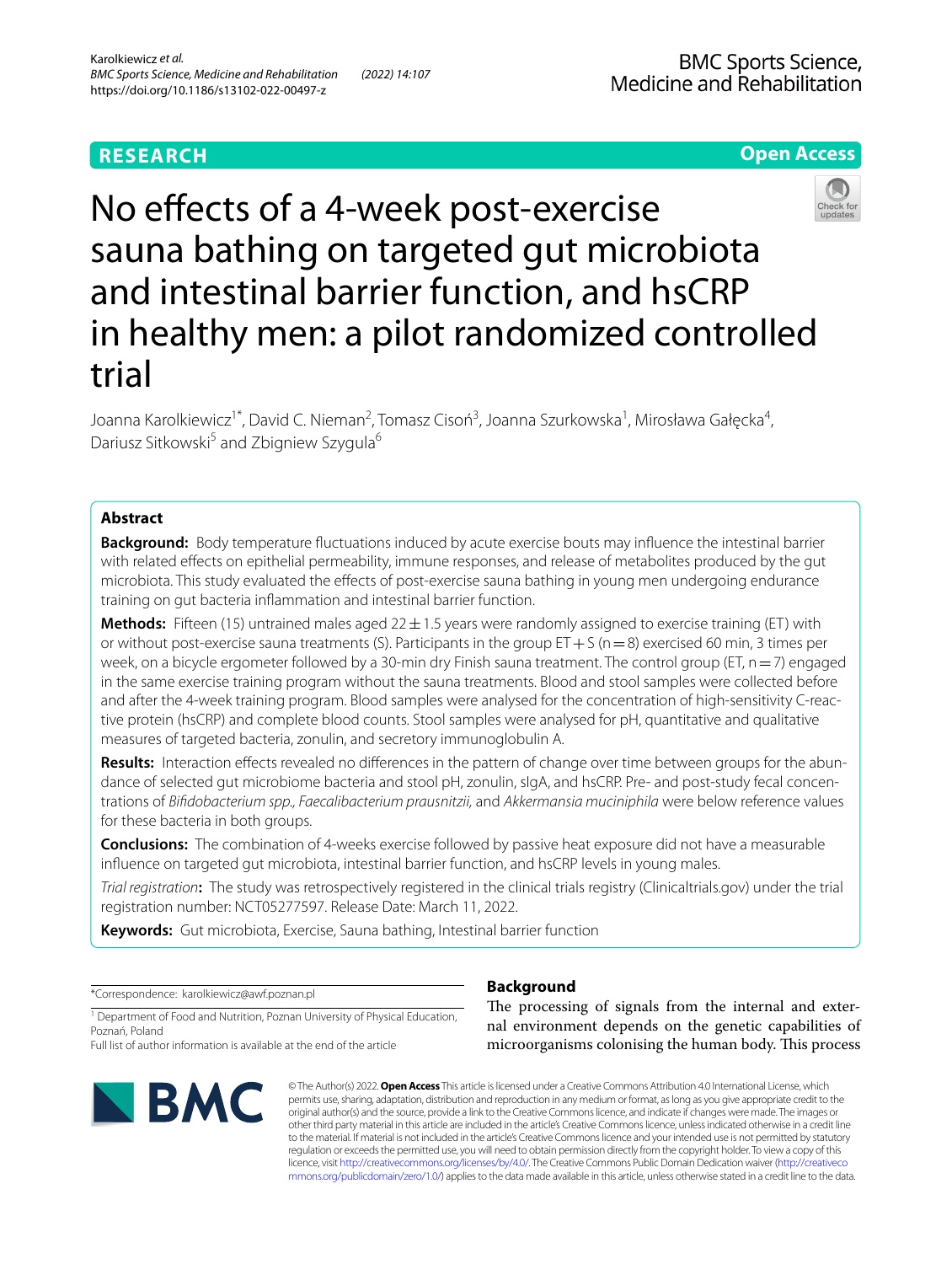Karolkiewicz *et al. BMC Sports Science, Medicine and Rehabilitation (2022) 14:107* Page 2 of 9

involves the switching on or off of specific genes and their replacement or silencing, which subsequently causes the microorganisms to acquire new properties that help them adapt to the altered environment. On the other hand, the immune system controls, regulates, and evaluates the microorganisms residing in the human body on a continuous basis  $[1]$  $[1]$ . These interactions take place in the border zone, at the interface of bacteria, intestinal epithelial cells, dendritic cells, lymphocytes, and granulocytes. This multidirectional network enables signal transmission and communication between the gut microbiota and the host, and has implications for how the immune system responds to athletic endeavor [[2\]](#page-8-0).

High exercise workloads may negatively infuence the intestinal mucosa and barrier function, the gut microbiota composition, and blood flow leading to immune dysfunction in athletes [\[3](#page-8-1)]. During intense exercise, blood flow is directed away from the gastrointestinal tract to support skeletal muscle oxygen demand. Intestinal ischemia, measured through gastric tonometery, has been shown to occur within 10 min of high-intensity exercise  $[4]$  $[4]$ . This ischemic environment leads to tight junction (TJ) protein breakdown as measured with changes in occludin and claudins [[5](#page-8-3)].

A rise in core temperature and dehydration during long-duration exercise may also infuence the intestinal barrier with related efects on epithelial permeability and release of metabolites produced by the gut microbiota [[6\]](#page-8-4). High temperature imposes physiological adaptations including reduced blood flow to the gastrointestinal tract, which triggers a hypoxic environment and protein breakdown that leads to intestinal epithelial cell damage. On the basis of cell culture studies, heat stress causes an increase in TJ permeability that is associated with some changes in TJ protein expression including an increase in occludin and a decrease in zonula occludens-1 (ZO-1) [\[7](#page-8-5)]. Heavy exercise, especially marathon running, is known to cause gastrointestinal blood loss, gastritis, and colitis, which are in part attributed to gastrointestinal ischemia [\[8\]](#page-8-6). Induced mucosal infammation causes translocation of smaller molecules from the leaky gut, which activates multiple signaling pathways that stimulate infammatory immune responses. Findings suggest that increased sauna dehydration and body temperature may also be sufficient to induce intestinal permeability [[9\]](#page-8-7).

Environmental temperature and heat stress have a major impact on the homeostatic control of the microbiome. Shifts in core body temperature can impact microbiome function because of the sensitivity of the gut epithelium to temperature, and this may lead to dysbiosis in some athletes [\[10](#page-8-8)]. A variety of sauna bathing therapies are being applied in sport for exercise recovery, treatment of infammation, improvement in cardiovascular stability, fuid balance, and thermal tolerance [[11](#page-8-9), [12](#page-8-10)]. The impact of post-exercise sauna on the gut microbiome remains unknown.

Evidence suggests that intensive exercise performed at high temperature can alter the gut microbiota and intestinal epithelial barrier function  $[5]$  $[5]$ . The underlying mechanisms by which heat stress may alter intestinal permeability are not fully understood. Exercise-induced elevations in body temperature shunts blood from the gastrointestinal tract to the skin compartment to facilitate heat loss  $[13]$ . Blood flow is also redirected to the working muscles resulting in reduced total splanchnic perfusion and gastrointestinal ischaemia. This may exert tensional stress on tight junctions leading to disturbances in intestinal barrier and transport protein function, secretory IgA (sIgA) production, and levels of mucins, antimicrobial molecules, and cytokines involved in zonulin regulation [[4,](#page-8-2) [14](#page-8-12)].

Taken together, these data imply that sauna bathing applied immediately after a physical training session may impact homeostatic control of the gut microbiota and the function of the intestinal barrier. This study evaluated the efects of post-exercise sauna bathing in young men undergoing endurance training. We hypothesized that the combination of cycling in mild heat stress with post-exercise sauna treatments would result in greater disturbances in gut microbiota, gut permeability, and infammation compared with cycling in mild heat stress.

# **Methods**

## **Participants**

Study participants included 15 young healthy, Caucasian males aged  $22.0 \pm 1.5$  years, physical education and physiotherapy students. All patients underwent routine blood tests, ECG and medical examinations. Also, eligibility tests to detect possible contraindications to repeated sauna treatments were carried out by a physician who was a member of the research team. The study inclusion criteria included voluntary written consent to participation in a 4-week physical training and a series of sauna treatments, absence of medical contraindications such as epilepsy, addiction to medicines, alcohol and drugs, cancer, blood clotting disorders, no infections, and no injuries in the last 4 weeks prior to the study. Exclusion criteria including the intake of antibiotics, steroids, oral antifungal agents (except for topical antifungals), antiparasitic agents, pre- and/or probiotics, history of travel to tropical countries during the last 4 weeks before the study, and history of adverse responses to sauna bathing.

Participant did not use the sauna regularly and were not in the sauna 4 weeks earlier.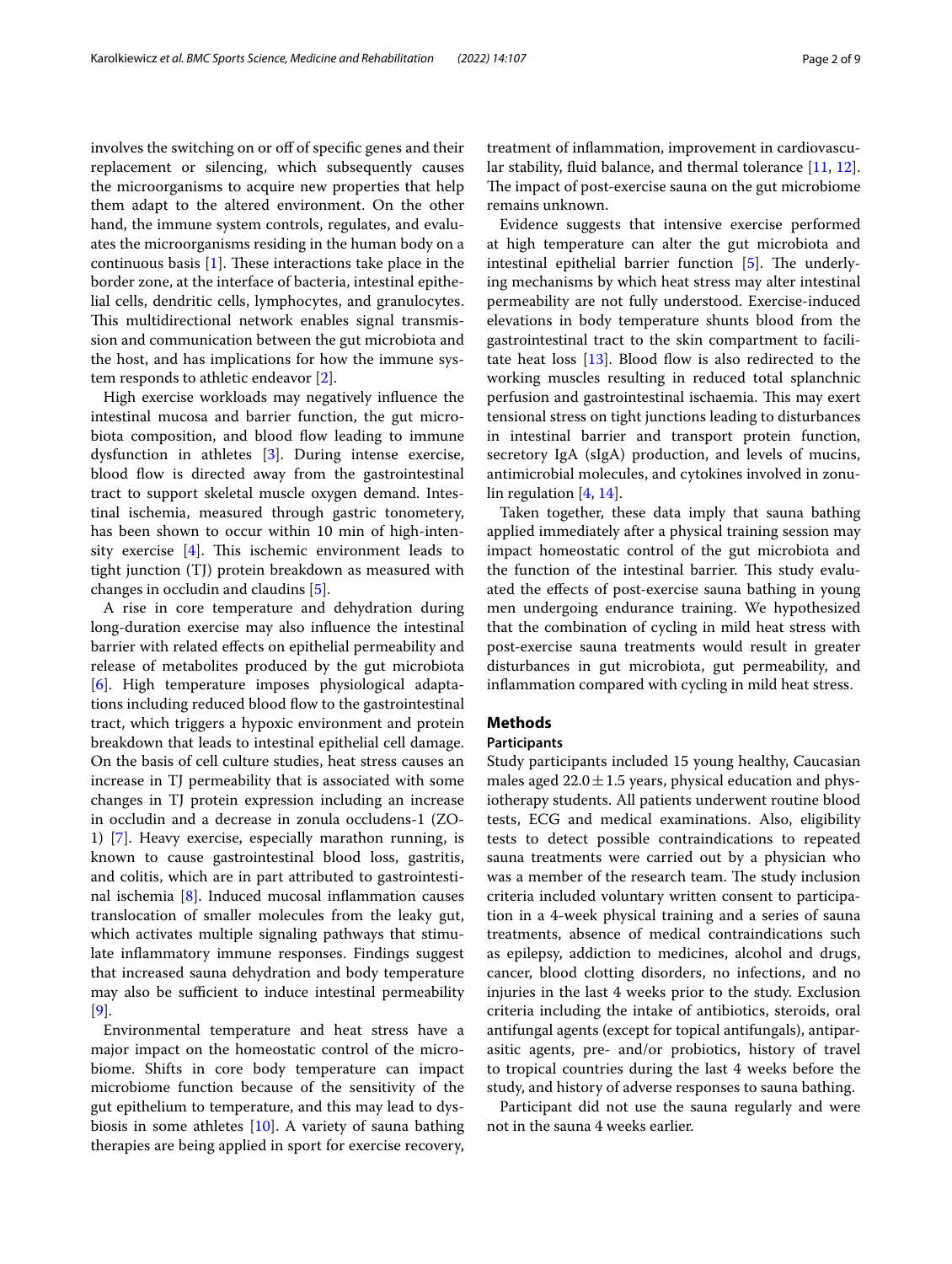During intervention periods the participants maintained their normal physical activity as provided by their academic program as well as their own activity for recreational purposes.

The study participants were informed about the aim and methods used in the study. They were also informed about the possibility to withdraw from the study at any stage of the project and they had insight into their results. All participants consented to participate in the study in accordance with the Declaration of Helsinki. The project was approved by the Ethics Committee for Human Research at the Poznań University of Medical Sciences (*approval no. 173/16 of 4 February 2018*).

## **Procedure**

This study utilized a randomized, parallel group design. The participants were randomly assigned to exercise training (ET) without or with post-exercise sauna treatments  $(ET + S)$  by using a permuted blocks of block size 4. design with a computer. Participants in the group  $ET+S$  (n=8) exercised 60 min, 3 times per week, on a bicycle ergometer followed by a 30-min dry sauna treatment. The control group (ET,  $n=7$ ) engaged in the same exercise training program without the sauna treatments. The 60-min exercise bouts were performed on calibrated Keiser M3 ergometers (Germany). The initial exercise intensity was set at 50%  $VO<sub>2</sub>$  peak for 2 weeks, and then increased to 60% for the final two weeks of training. The physical exercise was performed in controlled mild heat stress (temperature of 22–23 °C, and relative humidity of 30–33%). Immediately after fnishing the 60-min exercise bout, subjects from group  $ET + S$  spent 30 min in a dry sauna (in the sitting position), at a temperature of approximately 90 °C at the chest level and relative humidity of air  $10\pm2\%$ . The sauna treatment was divided into three or two parts (e.g.  $3 \times 10$  min—for habituation during first two weeks, and  $2 \times 15$  min during the next two weeks), and subjects were allowed to cool the body for a maximum of 3-min (e.g. by taking a cold shower and immersing the body in cool water up to the armpits). The use of fans, the consumption of cold drinks, and other methods of cooling during exercise were not allowed during the exercise without (ET) and with sauna ( $ET + S$ ) since the aim was to provoke dehydration and a corresponding decrease in blood volume and splanchnic perfusion with gut hypoxia.

Rectal temperature of the subjects was measured with ELLAB DM852 (Dania) Electrothermometer during the 1st and the last exercise training in group ET and during exercise and sauna bathing in group  $ET + S$ . The mean rectal temperature (Tre) in the ET group 37.1  $°C \pm 0.2$ before training and 38.3  $^{\circ}$ C $\pm$ 0.3 after training, while in the ET+S group was 36.9  $°C \pm 0.1$  before training and 38.9  $^{\circ}$ C $\pm$ 0.4 after training and sauna. Mean rectal temperature increased by 1.2 °C in group ET and by 2 °C in group  $ET + S$ .

Study participants were told to maintain their normal dietary patterns during the study, and this was verifed with 3-day food records (2 week days, 1 weekend day) at the beginning and end of the 4-weeks study. Energy and macronutrient intake was assessed using the NUVERO dietary assessment system (Poland). Daily intake of energy, protein, carbohydrates, fats and fbre during the study were constant and comparable between the groups. The participants were also instructed to maintain their normal physical activity and not to use any dietary supplements.

## **Peak oxygen uptake**

Peak oxygen uptake (VO2peak) was assessed with Meta-Max 3B analyzer (Cortex, Germany) before and after the 4-week study using a graded exercise test (GXT) with a cycloergometer Cyclus2 (Avantronic, Germany). Metabolic measurements included ventilation (VE), oxygen consumption (VO2), carbon dioxide production (VCO2), and heart rate (HR). GXT was conducted on a Cyclus2 cycle ergometer (RBM elektronik-automation GmbH, Germany). The test started with a 10-min warm-up period: 5-min at a workload of 75 W and next 5 min at 130 W. Immediately after the warm-up, the workload was increased by 25 W every minute until voluntary exhaustion or when the participant was unable to maintain a pedaling frequency over 50 rpm. At the fnal stage of the test, the participants were verbally encouraged by the investigators to achieve maximal efort. Breath-by-breath values of ventilation, oxygen consumption, carbon dioxide production (averaged then over 30 s) were measured by a MetaMax 3B gas analyzer (Cortex, Biophysik GmbH, Germany). The gas sensors and the flowmeter were calibrated before each test. The two highest consecutive 30-s values of  $VO<sub>2</sub>$  were averaged to determination of  $VO<sub>2peak</sub>$ [[15\]](#page-8-13).

### **Body composition assessment**

Body mass, height, and body composition were measured before and after the 4-week study. The subjects were weighed naked using a certifed medical digital beam scale WB-3000 (TANITA Corporation, Tokyo, Japan) before and after exercise training in group ET and before and after exercise training and after sauna in group  $ET+S$ . Body composition was measured in the fasting state using a GE Lunar Prodigy Primo Full Densitometer with enCore Body Composition option (GE Healthcare Technologies, USA).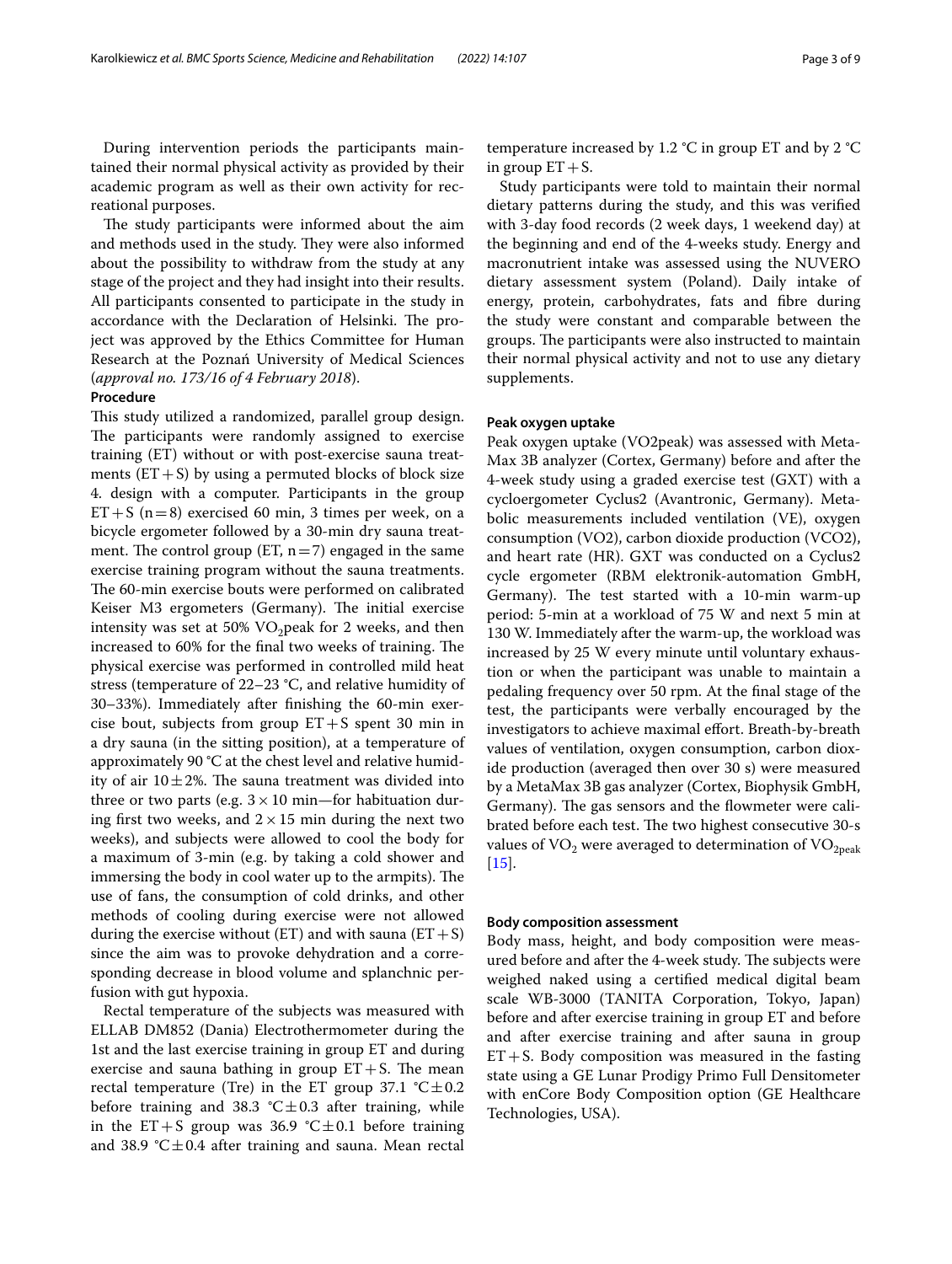### **Blood and stool sample collection**

Blood and stool samples were collected before and after the 4-week study. Blood samples (approx. 2 ml) were taken from the antecubital vein and centrifuged at 4000 rpm and 4  $°C$ . The serum was separated from the sample and stored at  $-70$  °C. The concentration of highsensitivity C-reactive protein (hsCRP) was measured by immunoenzymatic assay using a commercially available kit (DRG International Inc., Springfeld Township, NJ, USA; test sensitivity: 0.1 mg/L and 5 ng/mL). Complete blood count indices were determined by flow cytometry with a Synergy 2 SIAFRT analyser (Bio Tek, Winooski, VT, USA).

In order to perform qualitative analyses of selected indicator bacteria in the gastrointestinal tract, and to determine the stool pH, the studied men were requested to provide a stool sample within 24 h of collection.

Stool samples for analysis were collected twice at the beginning and end of the training period, and stored at refrigerator temperature (2–8 °C). Stool sample collection was performed according to the established protocol developed by KyberKompaktPRO (Institute of Microecology). To this end, a 150-ml sterile container was to be flled to three quarters of its volume with material preferably taken from eight diferent locations, and closed tightly with a lid. The indicator bacteria, sIgA (marker of mucosal immunity), and the concentrations of zonulin (marker of intestinal permeability) in stool were evaluated before and after completing the training programme in both studied groups of men.

Bacterial DNA was isolated from stool samples using the QIAamp Fast DNA Stool Mini Kit (QIAGEN, Danish). An appropriate quantity of stool was weighed into a sterile tube. The isolation of bacterial DNA from the stool sample was performed according to the manufacturer's protocol. The DNA eluates were stored frozen until subsequent analyses.

The anaerobic bacteria including *Faecalibacterium prausnitzi* of the genus *Faecalibacterium, Akkermansia muciniphila* of the genus *Akkermansia, Bifdobacterium spp.* of the genus *Actinobacteria*, and *Bacteroides spp*. of the genus *Bacteroidetes* were determined by Real-Time PCR with appropriate primers (ThermoFisher Scientific, USA) (Table [1](#page-3-0)). The reaction mixture contained QuantiFast SYBR Green PCR Kit (Qiagen), RNase-free water (Qiagen), and a mixture of forward and reverse primers selected for the bacteria tested. The analyses were conducted in an ABI 7300 analyser (ThermoFisher Scientific, USA).

The final bacterial count/g of stool was obtained by converting the number of copies of the sequence amplifed by PCR in the bacterial genome (for *Faecalibacterium, Akkermansia muciniphila, Bifdobacterium spp.*, and *Bacteroides spp.*, respectively) and the dilution factor applicable to the kit used for DNA isolation from stool samples.Table [2](#page-4-0) presents the standards used in the studies.

The limit of detection for the evaluated parameters was  $10^2$  [CFU/g of feces]. For values below  $10^2$  [CFU/g of feces] [cut-off point], the value of 0 was adopted for statistical analysis, which, however, does not mean that the test sample was bacteria-free. The results of quantitative bacterial analysis were converted to the decimal logarithm (Log10). The entire Real-Time PCR methodology was developed and validated by the *Institute of Microecology* in Herborn, Germany. Reference values for selected indicator bacteria and stool pH are presented in Table [3](#page-4-1).

The concentrations of sIgA (marker of mucosal immunity), and zonulin (marker of intestinal permeability) in stool were evaluated before and after completing the training programme in both groups. The evaluation of stool zonulin and secretory immunoglobulin A (sIgA) concentrations required sample

| Name                 | <b>Product description</b>                   | Sequence                       |  |  |
|----------------------|----------------------------------------------|--------------------------------|--|--|
| Praus-F480           | Faecalibacterium prausnitzii forward starter | CAGCAGCCGCGGTAAA               |  |  |
| Praus-R631           | Faecalibacterium prausnitzii reverse starter | <b>CTACCTCTGCACTACTCAAGAAA</b> |  |  |
| Akk.muc-F            | Akkermansia muciniphila starter forward      | CAGCACGTGAAGGTGGGGAC           |  |  |
| Akk.muc-R            | Akkermansia muciniphila starter reverse      | CCTTGCGGTTGGCTTCAGAT           |  |  |
| F-Bifid09c           | Bifidobacterium spp. forward starter         | CGGGTGAGTAATGCGTGACC           |  |  |
| R-Bifid06            | Bifidobacterium spp. reverse starter         | <b>TGATAGGACGCGACCCCA</b>      |  |  |
| Bacter11             | Bacteroides spp. forward starter             | CCTWCGATGGATAGGGGTT            |  |  |
| Bacter <sub>08</sub> | Bacteroides spp. starter reverse             | CACGCTACTTGGCTGGTTCAG          |  |  |
| <b>Uni-F340</b>      | Starter universal forward                    | ACTCCTACGGGAGGCAGCAGT          |  |  |
| <b>Uni-R514</b>      | Starter universal revers                     | ATTACCGCGGCTGCTGGC             |  |  |

<span id="page-3-0"></span>**Table 1** Specific primers used for the determination of different microorganisms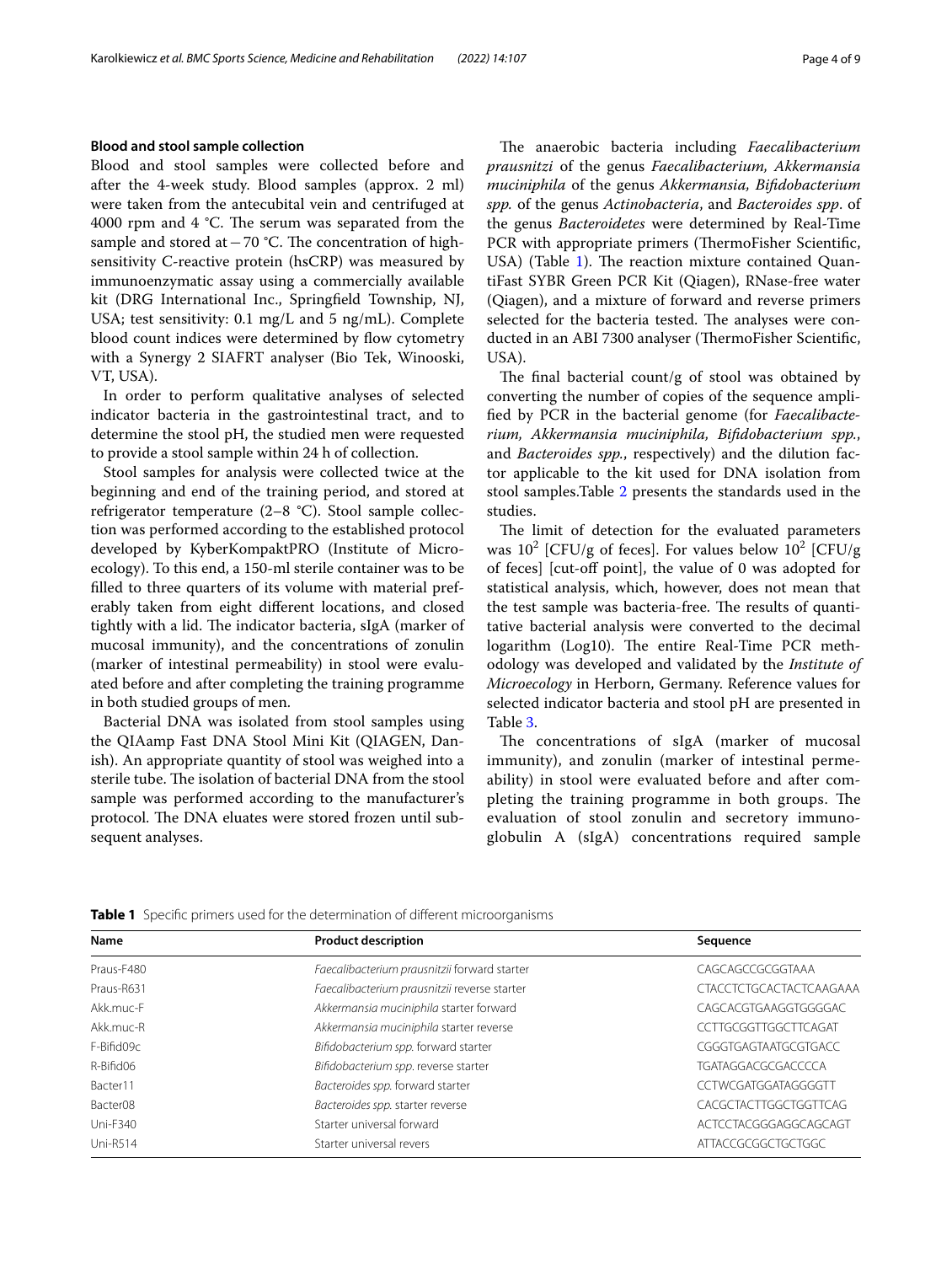| Name                             | Among of DNA (copies/ml) | <b>Product description</b>                                                                    |
|----------------------------------|--------------------------|-----------------------------------------------------------------------------------------------|
| Bifidobacterium infantis DNA     | 5e8                      | Standard in identification of Bifidobacterium spp.,<br>isolated from Bifidobacterium infantis |
| Bacteroides fragilis DNA         | 2e9                      | Standard in identification of Bacteroides spp., isolated<br>from Bacteroides fragilis         |
| Faecalibacterium prausnitzii DNA | 7.8e8                    | Standard in identification of Faecalibacterium prausnitzii                                    |
| Akkermansia muciniphila DNA      | 3.9 <sub>e8</sub>        | Standard in identification of Akkermansia muciniphila                                         |

<span id="page-4-0"></span>**Table 2** Standards applied for the determination of diferent microorganisms

<span id="page-4-1"></span>**Table 3** Reference values for selected indicator bacteria and stool pH

| Species [Genus]              | Standard [Log10<br>CFU/g feces] | Method        |  |
|------------------------------|---------------------------------|---------------|--|
| ANAFROBIC                    |                                 |               |  |
| Bifidobacterium spp.         | > 8                             | Real-time PCR |  |
| Bacteroides spp.             | > 9                             | Real-time PCR |  |
| Faecalibacterium prausnitzii | > 9                             | Real-time PCR |  |
| Akkermansia muciniphila      | > 8                             | Real-time PCR |  |
| Feces pH                     | $5.8 - 6.5$                     |               |  |

extraction. A stool extract was prepared using stool collection devices (Stool Sample Application System – SAS, K6998SAS) flled with 0.75 ml of washing bufer warmed to room temperature. Each stool sample was vortexed for homogeneity. In the next step, a stool collection device was inserted into the sample, so that all grooves in the device were flled with stool (15 mg), vortexed and analysed. Zonulin concentrations were assessed using the IKD Zonulin ELISA Kit (Immunodiagnostik AG, Bensheim, Germany). The minimum sensitivity of the test was 0.241 ng/mL; borderline value > 78,0 ng/ml stool.

Secretory immunoglobulin A concentrations in stool samples were determined with the Secretory IgA test (ImmuChrom GmbH, Heppenheim, Germany). The minimum sensitivity of the test was 3.1 ng/ml.

The concentrations were measured by means of an immunoenzymatic method (ELISA) with a BioTek PowerWave XS spectrophotometer (USA).

## **Statistical analysis**

Data were presented as means and standard deviations (SD). The Shapiro–Wilk test was used to check the data for normality of distribution. Assumption on sphericity was tested using Mauchley's test, verifying if variances of certain variables were identical and equal to respective co-variances. A two-way analysis of variance (ANOVA) for repeated measures was used to analyze the diferences in the efect of time, group and time x group. Bonferroni post hoc tests were performed to assess the signifcance of diferences between pairs of measurements. A *p*-value<0.05 was considered signifcant. For statistically significant results, the coefficients  $\eta^2$  are presented as an indicator of the efect size. Statistical analyses were performed using the Statistica 13.3 software package (TIBCO Software Inc., Palo Alto, CA, USA (2017) version 10.

## **Results**

An overview of baseline characteristics and  $\rm VO_{2peak}$  in the ET and  $ET + S$  group healthy men are given in Table [4](#page-4-2). Participants' demographics and  $VO<sub>2peak</sub>$  were comparable between the two groups. The changes in body mass, percentage of body fat and  $VO_{2\text{peak}}$  did not differ between the groups after the 4-week study (Table  $4$ ).

<span id="page-4-2"></span>

|  |  |  |  |  | <b>Table 4</b> Pre- and post-study body mass, body fat and VO <sub>2peak</sub> in the ET group and the ET + S group |  |
|--|--|--|--|--|---------------------------------------------------------------------------------------------------------------------|--|
|--|--|--|--|--|---------------------------------------------------------------------------------------------------------------------|--|

|                                  | Pre-study           |                           | Post-study                |                     | 2-way ANOVA<br>$(p$ -value;n <sup>2</sup> ) |                 |                           |
|----------------------------------|---------------------|---------------------------|---------------------------|---------------------|---------------------------------------------|-----------------|---------------------------|
|                                  | ET<br>Mean $\pm$ SD | $ET + S$<br>Mean $\pm$ SD | $ET + S$<br>Mean $\pm$ SD | ET<br>Mean $\pm$ SD | Group                                       | Time            | Group<br>x<br><b>Time</b> |
| Body mass (kg)                   | $79.0 \pm 5.2$      | $77.5 \pm 9.9$            | $79.9 \pm 5.9$            | $78.0 \pm 9.0$      | 0.685                                       | 0.079           | 0.553                     |
| Body fat (%)                     | $19 + 5.3$          | $21.3 \pm 3.5$            | $18.6 + 4.7$              | $20.3 \pm 3.7$      | 0.371                                       | 0.028<br>(0.32) | 0.361                     |
| VO <sub>2 peak</sub> (ml/kg/min) | $51.6 + 5.5$        | $48.2 \pm 8.2$            | $50.8 \pm 6.3$            | $49.9 \pm 8.8$      | 0.584                                       | 0.215           | 0.150                     |

*p* < 0.05 were in bold

 $η<sup>2</sup>$  Effect size, VO<sub>2peak</sub> Peak oxygen uptake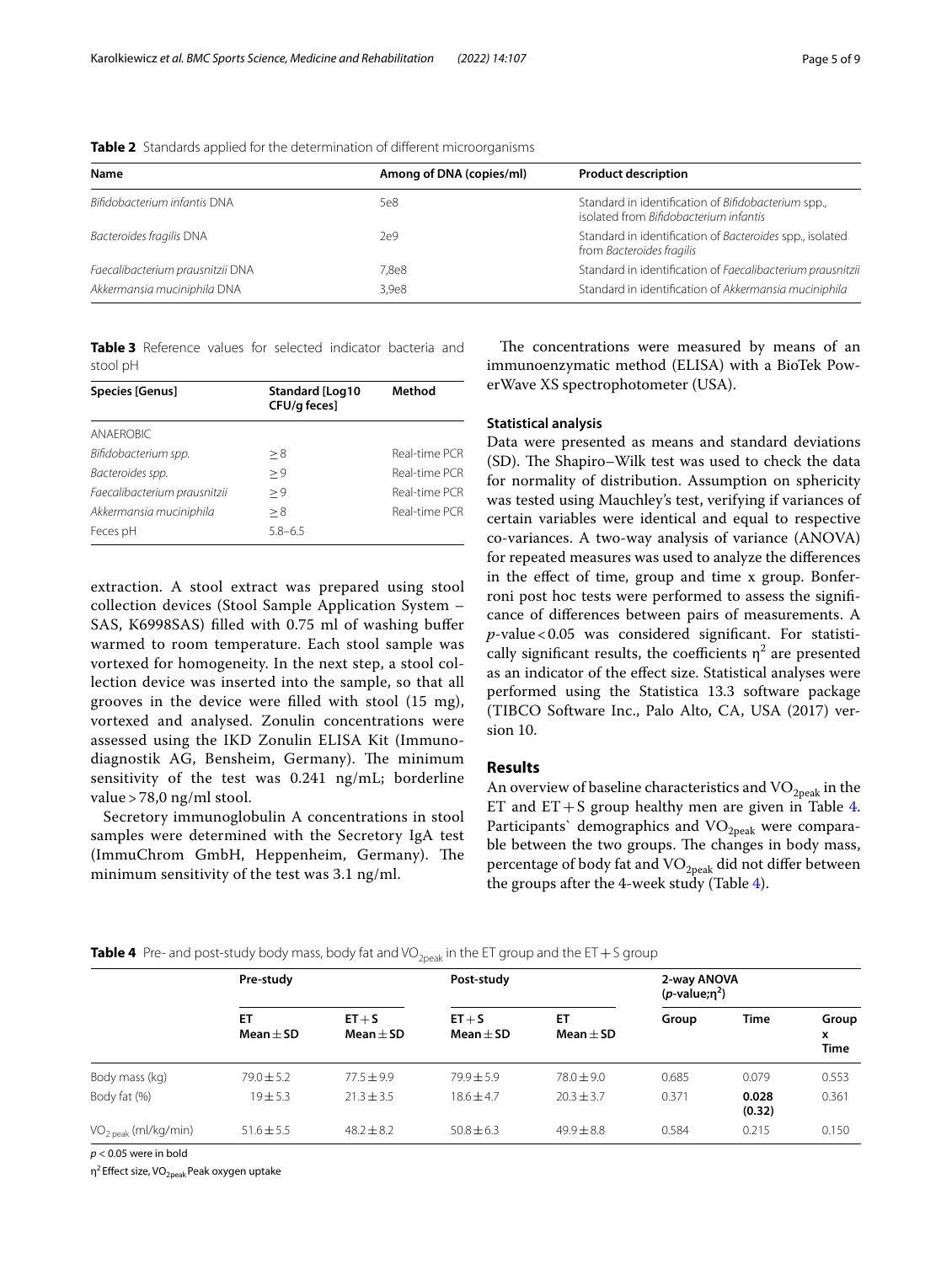Body mass dropped by  $0.55 \pm 0.13$  kg in ET after the 1st training session,  $0.85 \pm 0.24$  kg after the 6th training session, and  $1.05 \pm 0.22$  kg after the last training session. Body mass changes in  $ET+S$  were greater and dropped by  $1.89 \pm 0.4$  after the 1st training session,  $2.07 \pm 0.45$ after the 6<sup>th</sup> training session, and  $1.86 \pm 0.25$  kg after the last training session.

This study did not include a non-exercise control group and therefore was not designed to investigate exercise training efects on targeted gut microbiota, intestinal permeability, or infammation. Instead the primary focus was on the infuence of post-exercise sauna bathing on gut microbiota during a 4-week exercise training period.

Interaction efects revealed no diferences in the pattern of change over time between groups for the abundance of selected gut microbiome bacteria and stool pH (Table [5](#page-5-0)).

During a 4-week exercise training period, signifcant time-effects on stool zonulin  $(p < 0.05)$  were noted. Interaction efects revealed no diferences in the pattern of change over time between groups for stool zonulin, sIgA, and hsCRP (Table [6](#page-5-1)).

In the  $ET+S$  group, there was a significantly higher level of monocytes before the beginning of the training period compared to the ET group  $(p<0.05)$ . During the 4-week exercise training period, signifcant time-efects on subsets of neutrophils  $(p < 0.01)$  and lymphocytes level ( $p$ <0.05) were noted. In the  $ET + S$  group there was an increase of lymphocytes level after a 4-week exercise training, while in the ET group a reduction in lymphocytes level was observed after training when compared to the pre-study. (Table [7](#page-6-0)).

## **Discussion**

In this study, participants exercised 60 min for three times per week over a 4-week period with or without 30-min post-exercise dry sauna treatments. Blood and stool samples were collected pre- and post-study. The key fnding of the present study is that repeated applications of sauna bathing just after physical training had no efect on targeted gut microbiota, intestinal permeability marker—zonulin, intestinal barrier function marker sIgA, and infammation marker- hsCRP in young adult males.

Environmental heat and exercise-induced elevations in temperature may influence the gut microbiome  $[6]$  $[6]$  $[6]$ . Given the potential for temperature shifts to modulate gut microbe function and composition, we hypothesized that the combination of exercise and sauna bathing would infuence the intestinal barrier and targeted microbiota. Little is known as to which variable (heat or exercise intensity) plays a greater role in causing

| Gut bacteria<br>[Log <sub>10</sub> CFU/g feces] | Pre-study         |                         | Post-study        |                         | 2-way ANOVA<br>( <i>p</i> -value) |       |                           |
|-------------------------------------------------|-------------------|-------------------------|-------------------|-------------------------|-----------------------------------|-------|---------------------------|
|                                                 | ET<br>$Mean + SD$ | $ET + S$<br>$Mean + SD$ | ET<br>$Mean + SD$ | $ET + S$<br>$Mean + SD$ | Group                             | Time  | Group<br>x<br><b>Time</b> |
| Bifidocacterium spp.                            | $6 + 0.8$         | $6.2 \pm 0.8$           | $6.4 \pm 0.9$     | $6.2 + 0.8$             | 0.924                             | 0.399 | 0.562                     |
| Bacteroides spp.                                | $8.9 \pm 0.3$     | $8.6 \pm 0.5$           | $9 + 0.6$         | $8.7 \pm 0.7$           | 0.201                             | 0.502 | 0.871                     |
| F. prausnitzii                                  | $8.5 \pm 0.3$     | $8.5 \pm 0.5$           | $8.5 + 0.4$       | $8.4 + 0.7$             | 0.885                             | 0.493 | 0.531                     |
| A. muciniphila                                  | $3.4 + 1$         | $4.1 \pm 2.3$           | $4 \pm 1.9$       | $4.2 + 2.2$             | 0.668                             | 0.084 | 0.210                     |
| Stool pH                                        | $6.1 \pm 0.5$     | $6.3 + 0.3$             | $6.4 + 0.4$       | $6.3 \pm 0.7$           | 0.982                             | 0.524 | 0.326                     |

<span id="page-5-0"></span>**Table 5** Pre- and post-study targeted gut microbiota and stool pH in the ET group and the ET  $+$  S group

<span id="page-5-1"></span>**Table 6** Pre- and post-study zonulin, slgA, and hsCRP in the ET group and the ET + S group

|                 | Pre-study           |                           | Post-study          |                           | 2-way ANOVA<br>( <i>p</i> -value; $n^2$ ) |                 |                           |
|-----------------|---------------------|---------------------------|---------------------|---------------------------|-------------------------------------------|-----------------|---------------------------|
|                 | ET<br>Mean $\pm$ SD | $ET + S$<br>Mean $\pm$ SD | ET<br>Mean $\pm$ SD | $ET + S$<br>Mean $\pm$ SD | Group                                     | Time            | Group<br>x<br><b>Time</b> |
| Zonulin (ng/ml) | 132±119             | $119 + 80$                | $789 + 183$         | $728 + 179$               | 0.577                                     | 0.005<br>(0.46) | 0.565                     |
| slgA (µg/ml)    | $1653 + 1390$       | 1385±1408                 | $1059 + 889$        | $1784 + 1213$             | 0.698                                     | 0.745           | 0.114                     |
| hsCRP (ng/dl)   | $0.7 \pm 1.2$       | 士。                        | $1.4 \pm 2.5$       | $0.4 \pm 0.5$             | 0.603                                     | 0.785           | 0.054                     |

*p* < 0.05 were in bold

 $\eta^2$  Effect size, sIgA Secretory immunoglobulin A, hsCRP High-sensitivity C-reactive protein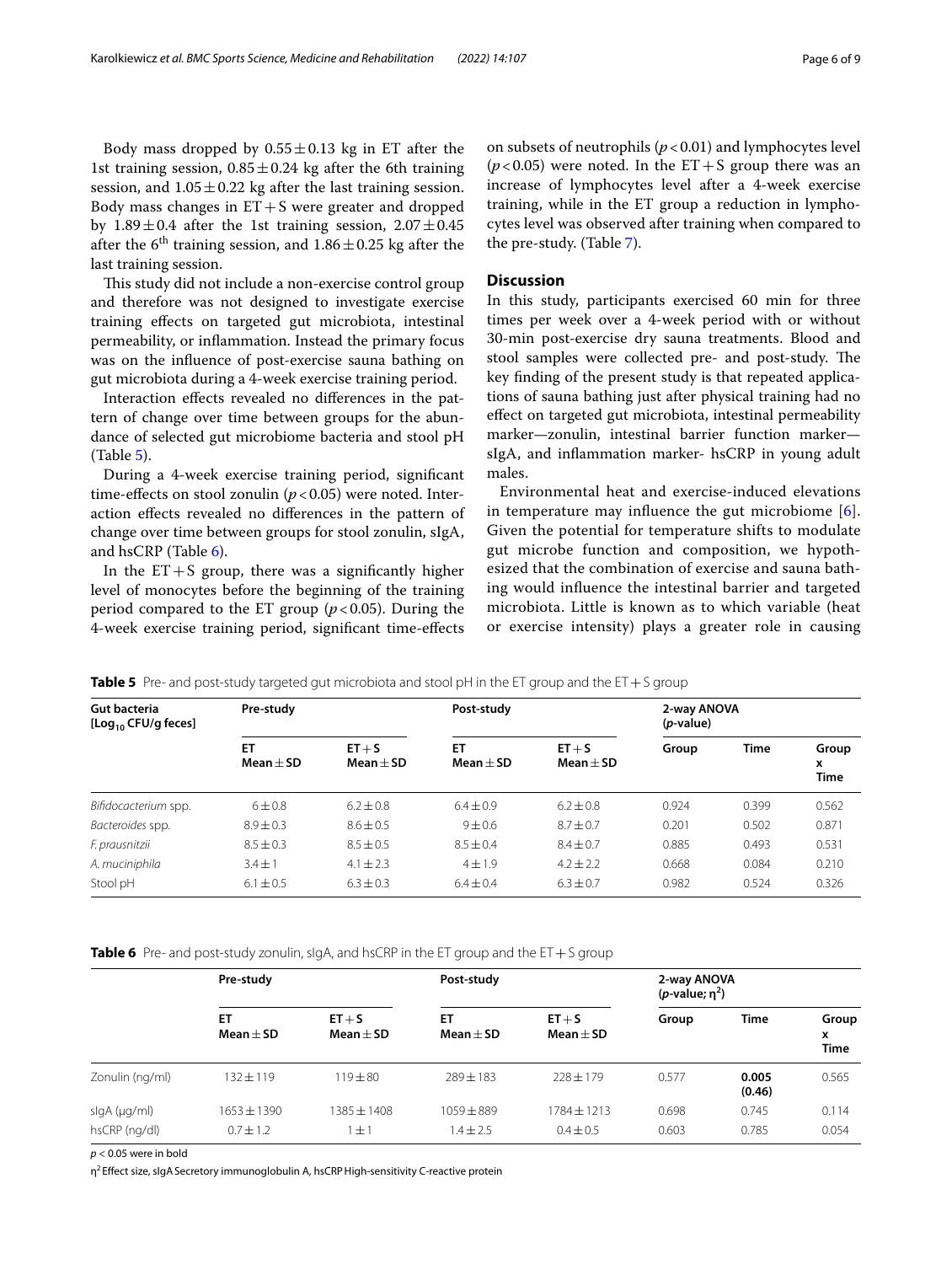| <b>Blood cell count</b><br>$[10^9/L]$ | Pre-study         |                         | Post-study        |                           | 2-way ANOVA<br>$(p$ -value; $n^2$ ) |             |                    |
|---------------------------------------|-------------------|-------------------------|-------------------|---------------------------|-------------------------------------|-------------|--------------------|
|                                       | ET<br>$Mean + SD$ | $ET + S$<br>$Mean + SD$ | ET<br>$Mean + SD$ | $ET + S$<br>Mean $\pm$ SD | Group                               | <b>Time</b> | Group<br>x<br>Time |
| White blood cells                     | $6.6 + 1$         | $7.9 + 3.6$             | $5.8 + 1.2$       | $6.5 \pm 1.5$             | 0.322                               | 0.054       | 0.606              |
| Neutrophils                           | $3.3 \pm 0.5$     | $4.7 \pm 3.5$           | $2.6 + 0.9$       | $3.2 \pm 1$               | 0.405                               | 0.009(0.46) | 0.923              |
| Lymphocytes                           | $2.4 \pm 0.8$     | $2.1 \pm 0.3$           | $2.3 \pm 0.7$     | $2.3 \pm 0.4$             | 0.140                               | 0.033(0.3)  | 0.848              |
| Monocytes                             | $0.5 \pm 0.1$     | $0.8 \pm 0.2$           | $0.5 \pm 0.2$     | $0.7 \pm 23.4$            | 0.044(0.6)                          | 0.591       | 0.145              |
| Eosinophils                           | $0.2 \pm 0.1$     | $0.2 \pm 0.2$           | $0.2 \pm 0.2$     | $0.3 \pm 0.4$             | 0.887                               | 0.070       | 0.604              |
| Basophils                             | $0.04 \pm 0.1$    | $0.03 \pm 0.01$         | $0.04 \pm 0.01$   | $0.04 + 0.0$              | 0.064                               | 0.001       | 0.178              |

<span id="page-6-0"></span>**Table 7** Pre- and post-study white blood cell counts (WBC) and subsets the ET group and the ET + S group

*p* < 0.05 were in bold

η<sup>2</sup> Efect size, WBCTotal white blood cells

intestinal barrier dysfunction. Some studies reported increases in exercise-induced intestinal permeability with an average core temperature ranging from 38.2 to 39.6 °C [[4](#page-8-2), [16–](#page-8-14)[18\]](#page-8-15). Intensive and prolonged exercise can also induce intestinal hypoperfusion, dehydration, impaired osmolarity of body fuids and gut motility, and increased permeability of the intestinal barrier [\[19](#page-8-16)–[21\]](#page-8-17).

A healthy gut microbiota profle has many specifc functions in host nutrient metabolism, maintenance of the structural integrity of the intestinal mucosal barrier,

immunomodulation and protection against pathogens. A recent review of the literature on the infuence of exercise on the gut microbiota of healthy adults showed that short-term and medium/long-term exercise interventions infuence the fecal counts of some phyla. However, the heterogeneity between studies hampered any strong conclusions from being drawn [[22](#page-8-18)]. Recent fndings by Bycura et al. [\[23\]](#page-8-19) suggested that the human gut microbiome can change in response to cardiorespiratory but not resistance exercise training. In the present study, the abundance of the anaerobic bacteria including *Faecalibacterium prausnitzi* of the genus Faecalibacterium, *Akkermansia muciniphila* of the genus Akkermansia, *Bifdobacterium spp.* of the genus Actinobacteria, and *Bacteroides spp*. of the genus Bacteroidetes were measured. The findings of the present study did not support our hypothesis that the combination of sauna bathing and exercise with mild heat stress compared to exercise with mild heat stress alone had an infuence on the abundance of labelled gut bacteria. Animal studies support that remodeling of the gut microbiome is responsive to chronic alterations in both ambient and internal temperature [\[24](#page-8-20), [25\]](#page-8-21). For example, 24-week-old female mice exposed to 34 °C for 8 weeks experienced a signifcant alteration in microbial composition, with increases in several genera including Akkermansia [\[25](#page-8-21)]. However, human data, especially within the context of repeated acute thermal treatments are lacking [\[26](#page-8-22)].

Pre- and post-study fecal concentrations of *Bifdobacterium spp., Faecalibacterium prausnitzii, and Akkermansia muciniphila* were below reference values for these bacteria in both groups (Tables  $3$  and  $5$ ). Current evidence suggests that *Akkermansia muciniphila* and *Faecalibacterium prausnitzii* are highly abundant human gut microbes in healthy individuals, and reduced levels are associated with infammation and alterations intestinal integrity [\[27](#page-8-23)]. Fecal abundance of *A. muciniphila* and *F. prausnitzii* may increase in response to physical training [[28](#page-8-24), [29](#page-8-25)], but our data did not confrm these fndings. Others have reported lower levels of *F. prausnitzii* and *A. municiniphia* in the human intestine over the past few years [\[30](#page-8-26)].

The pH along the human colon usually varies from 5 to 7, and depends on fermentation processes, secretion of bicarbonate by colonic epithelial cells and absorption of microbial metabolites by host epithelial cells  $[31]$  $[31]$  $[31]$ . The pH levels determined in stool samples obtained from both studied groups of men, before and after the completion of training programmes were within the normal range (Table [5](#page-5-0)). Normal stool pH supports the maintenance of healthy and stable gut microbiota producing short-chain fatty acids, and may have protective functions against pathogenic bacteria, especially in healthy individuals [[32\]](#page-8-28).

Fecal zonulin is a recognized biomarker of intestinal permeability [[20](#page-8-29)]. An important factor which activates the production of zonulin is intestinal ischaemia developing during intense physical exercise. Intensive exercise with environmental heat stress may contribute to damage to the gut mucosa and the intestinal barrier. Moreover, prolonged exercise increases stress hormone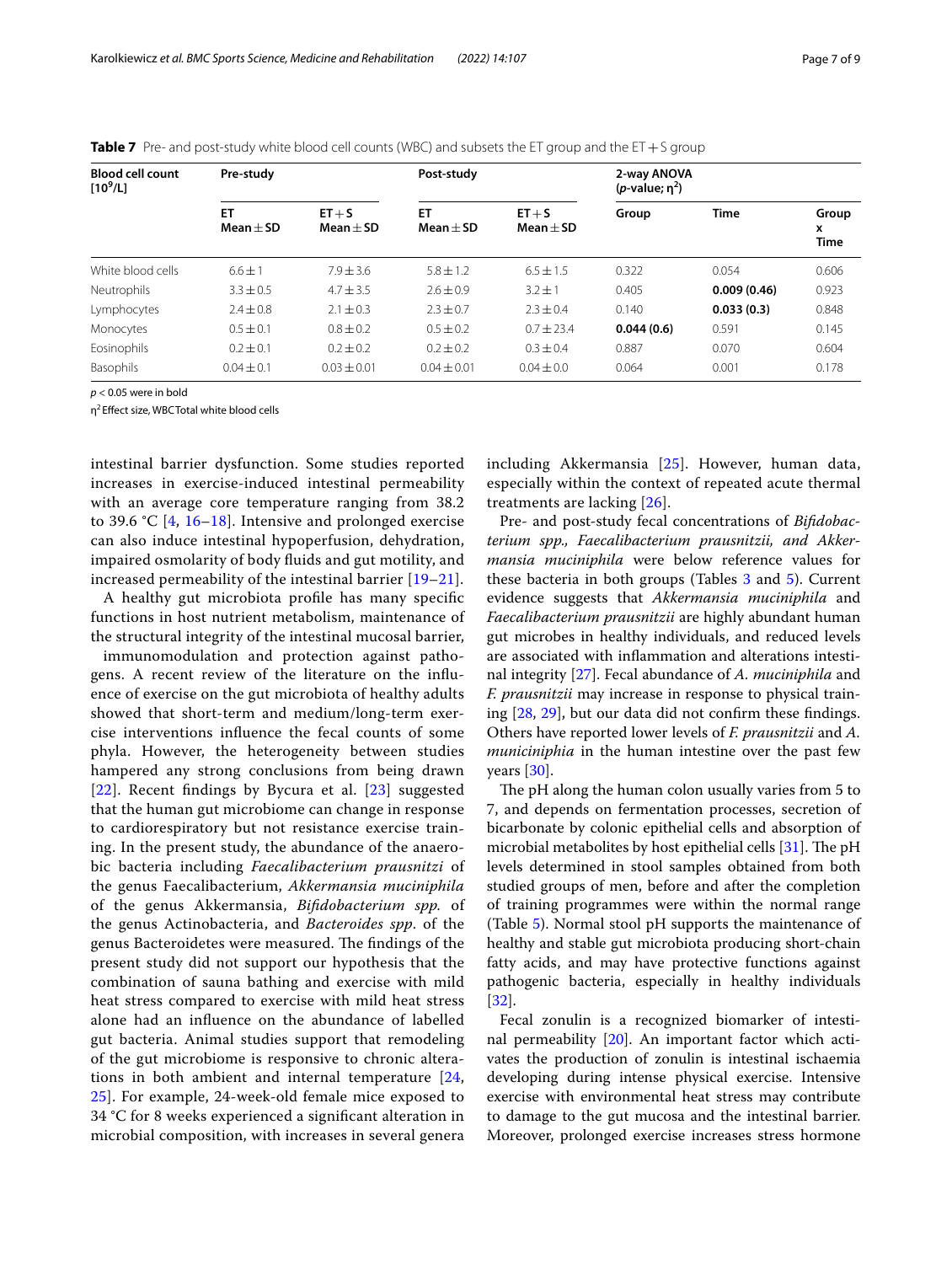levels and LPS translocation, resulting in increased proinfammatory cytokine levels and intestinal permeability [[33\]](#page-8-30). Stool zonulin concentrations decreased in both groups during the 4-week exercise training period indicating no added efect of post-exercise sauna bathing (Table [6](#page-5-1)). Stool zonulin levels were somewhat elevated in both groups of men before the initiation of training programmes refecting other infuences including high intake of gluten-containing foods, bacterial infections, or high levels of mental stress [\[34](#page-8-31)].

Secretory IgA plays an important role in mucosal immunity, can survive in harsh environments such as the GI, and provides frst-line protection against potentially pathogenic microbes [[35\]](#page-8-32). Gut sIgA imbalances have been lined to various diseases [\[24](#page-8-20)]. Lifestyle, exercise, stress, and diet can infuence sIgA levels [[25\]](#page-8-21). We observed faecal sIgA levels within the reference range and changes during the 4-week study did not difer between  $ET + S$  and  $ET$  groups (Table [6\)](#page-5-1). Several gut microbiota species may be elevated in athletes, including *Enterococcus spp.*, *Lactobacillus spp. and Bacteroides spp.* These may have an impact on intestinal inflammation by increasing the expression of tight junction proteins, but may also increase the production and secretion of mucin and antimicrobial peptides (AMPs) that combat pathogenic invasion and stimulate plasmocytes for IgA secretion [[36\]](#page-8-33). Our data indicated that 4-weeks of exercise training with or without sauna bathing had no infuence on sIgA secretion by GI epithelial cells or changes in leukocyte subsets and hsCRP (Tables [6–](#page-5-1)[7](#page-6-0)).

## **Limitation of the study**

This study had several limitations. A randomized parallel group design was employed, and subject numbers were low for this type of investigation. In addition, only men were enrolled in the study. The range of inflammatory biomarkers measured is limited to hsCRP levels. The exercise training program and sauna treatments included just 12 sessions during a 4-week program, and this may not have been a sufficient physiological stimulus to induce change in the measured outcomes, especially in young adult males.

## **Conclusions**

The combination of 4-weeks exercise followed by passive heat exposure did not have a measurable infuence on targeted gut microbiota, intestinal barrier function, and hsCRP levels in young males.

#### **Abbreviations**

AMPs: Antimicrobial peptides; GI: Gastrointestinal; hsCRP: High-sensitivity C-reactive protein; LPS: Lipopolysaccharide; η<sup>2</sup>: effect size; slgA: Secretory immunoglobulin A; TJ: Tight junction; WBC: Total blood white blood cell; VO2peak: Peak oxygen uptake.

### **Acknowledgements**

We would like to thank the volunteers for their participation in the research project and for their time. We also thank dr. Michał Starczewski from the Department of Physiology, Institute of Sport – National Research Institute, Warsaw, Poland for his excellent technical assistance.

#### **Author contributions**

JK substantial contributions to conception and design, analysis and interpretation of data, was a major contributor in writing the manuscript and fnal approval of the version to be published; DCN revising article critically for important intellectual content; TC conducted training and sauna procedures, collected blood and faeces samples, acquisition; JS acquisition of data, prepared tables; MG carried out faeces analyses, reviewed the manuscript, DS carried out performance tests; ZS was a major contributor in writing the manuscript and fnal approval of the version to be published.

#### **Funding**

The study was sponsored partly by a grant No PB.501 - 1/2018 obtained from the State University of Applied Sciences in Nowy Sącz and partly by a grant MNiSW - Development of young researchers obtained from the Poznan University of Physical Education. Publication partially fnanced by the Ministery of Science and Higher Education under the 2019-2022 Regional Initiative of Excellence Programme, project number:022/RID/19, grant amount: PLN 11,919,908.

#### **Availability of data and materials**

The datasets generated during and/or analysed during the current study are available from the corresponding author on reasonable request.

#### **Declarations**

#### **Ethics approval and consent to participate**

The project was approved by the Ethics Committee for Human Research at the Poznań University of Medical Sciences (approval no. 173/16 of 4 February 2018) and was performed in accordance with the Declaration of Helsinki. The study participants were informed about the aim and methods used in the study. They were also informed about the possibility to withdraw from the study at any stage of the project and they had insight into their results. Written informed consent was obtained from all participants.

#### **Consent for publication**

Not applicable.

#### **Competing interests**

The authors declares that they have no competing interests.

#### **Author details**

<sup>1</sup> Department of Food and Nutrition, Poznan University of Physical Education, Poznań, Poland. <sup>2</sup> Department of Biology, Appalachian State University, North Carolina Research Campus, Kannapolis, NC, USA. <sup>3</sup> Department of Physiotherapy, Institute of Physical Education, State University of Applied Sciences in Nowy Sącz, Nowy Sącz, Poland. <sup>4</sup> Institute of Microecology, Poznań, Poland.<br><sup>5</sup> Department of Physiology, Institute of Sport - National Pescarch Institute. <sup>5</sup> Department of Physiology, Institute of Sport - National Research Institute PL, Warsaw, Poland. <sup>6</sup> Department of Sports Medicine and Human Nutrition, University of Physical Education, Kraków, Poland.

#### Received: 17 September 2021 Accepted: 31 May 2022 Published online: 16 June 2022

#### **References**

<span id="page-7-0"></span>1. Karl PJ, Hatch AM, Arcidiacono SM, Pearce SC, Pantoja-Feliciano IG, Doherty LA, et al. Efects of psychological, environmental and physical stressors on the gut microbiota. Front Microbiol. 2018;9:1–32.